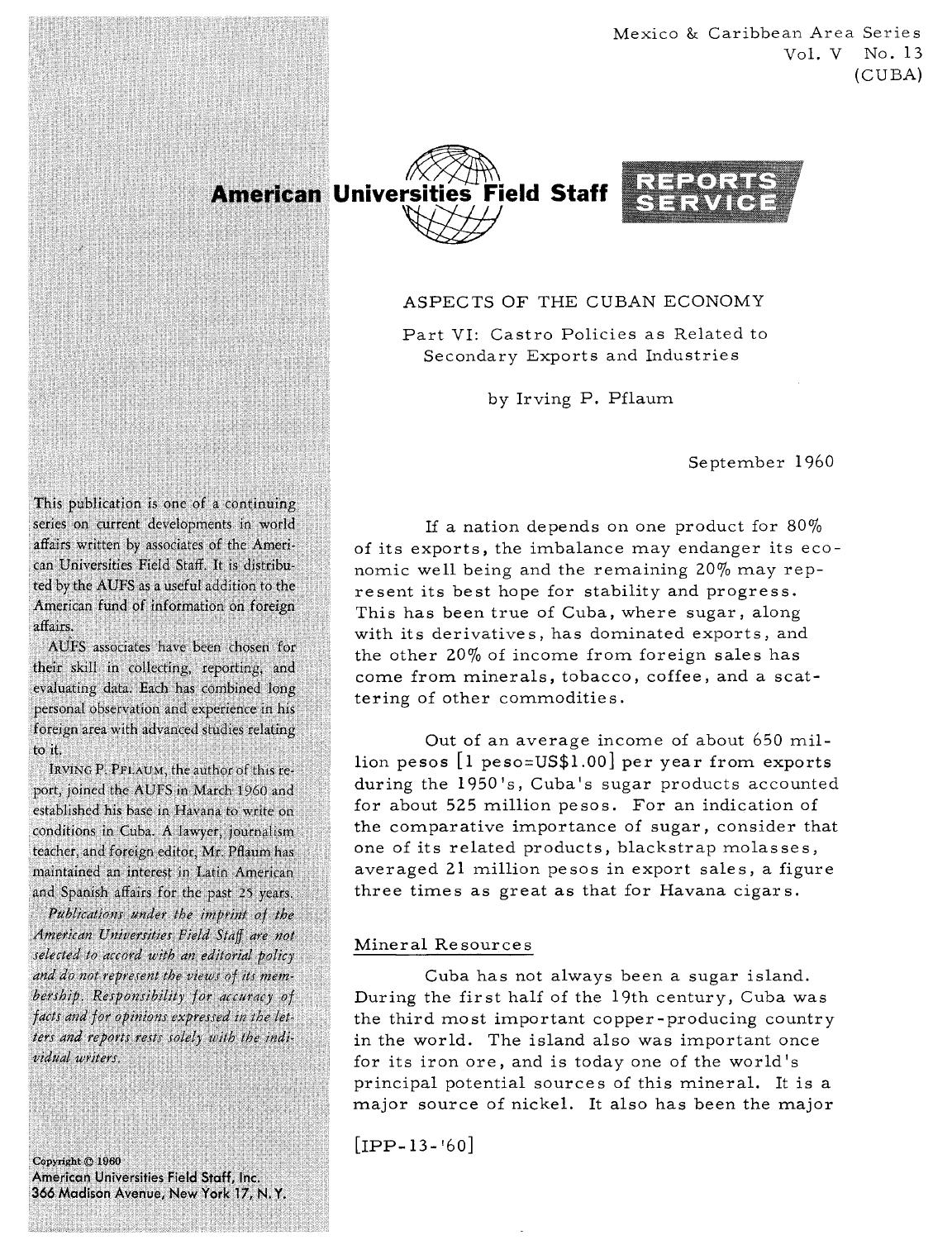In the Western Hemisphere today, Cuba is second only to Brazil as a manganese producer, and has ranked sixth in world production. It also has ample resources of nonmetallic minerals, particularly limestone, marble, and clay. But it has no known coal beds and its known and probable petroleum re sources are negligible. The hydroelectric potential being small, nearly all power needs must be met through the importation of petroleum and its products- -fuel oil and diesel oil. However, there may be some untapped supplies of natural gas and installation of nuclear reactor power plants could be undertaken with foreign assistance to lessen the dependence on imported oil.

If this description of Cuban mineral resources should lead to an optimistic appraisal of their worth, let it be recorded that while the United States was predominant on the island between 1902 and 1950, the total value of Cuba's mineral production was about 460 million pesos- -less than the value of one-year's average sugar crop in the 1950's. **<sup>1</sup>**

Castro has charged that United States interests, in order to retain ample mineral reserves on the island, adopted a policy of underdevelopment of the Cuban resources. The American reply has been that production costs and various technical difficulties retarded development except in times of war when demand and prices were high enough to warrant making the large investments and taking the great risks involved in the development of many Cuban mines. As for petroleum, the Castro Government is doing everything it can to prove that American exploratory companies "hid" existing oil fields because the "monopoly" preferred to import petroleum from its flourishing Venezuelan fields. The proof, as of this time, has not been produced and Cuba remains dependent upon foreign sources of petroleum.

A proposal for installations of nuclear reactor power plants came first from a United States company during Batista's last years in power. It was not favorably received but that does not mean that Castro will not accept

<sup>- - -</sup>   $^{\rm l}$  During the 383 years of Cuban history before the Spanish-American War (1899), mineral production had an estimated value of 31.7 million pesos and during the American occupation (1899-1902) of 6 million. I am indebted for these estimates and other data to the following sources: Antonio Calvache, Historía y Desarrollo de la Mineria en Cuba, Havana, 1944; Gustavo Gutierrez, El Desarrollo Economico de Cuba, Junta Nacional de Economia, Havana, 1952; The U.S. Department of Commerce, Investment in Cuba, 1956, U.S. Printing Office; Report on Cuba, Truslow Mission, International Bank for Reconstruction and Development, 1951; Historía Economica de Cuba by H. E. Friedlander, Havana, 1944; Geografia de Cuba, by Levi Marrero, Havana, 1951; and Banco Nacional de Cuba monthly reports, 1959-60.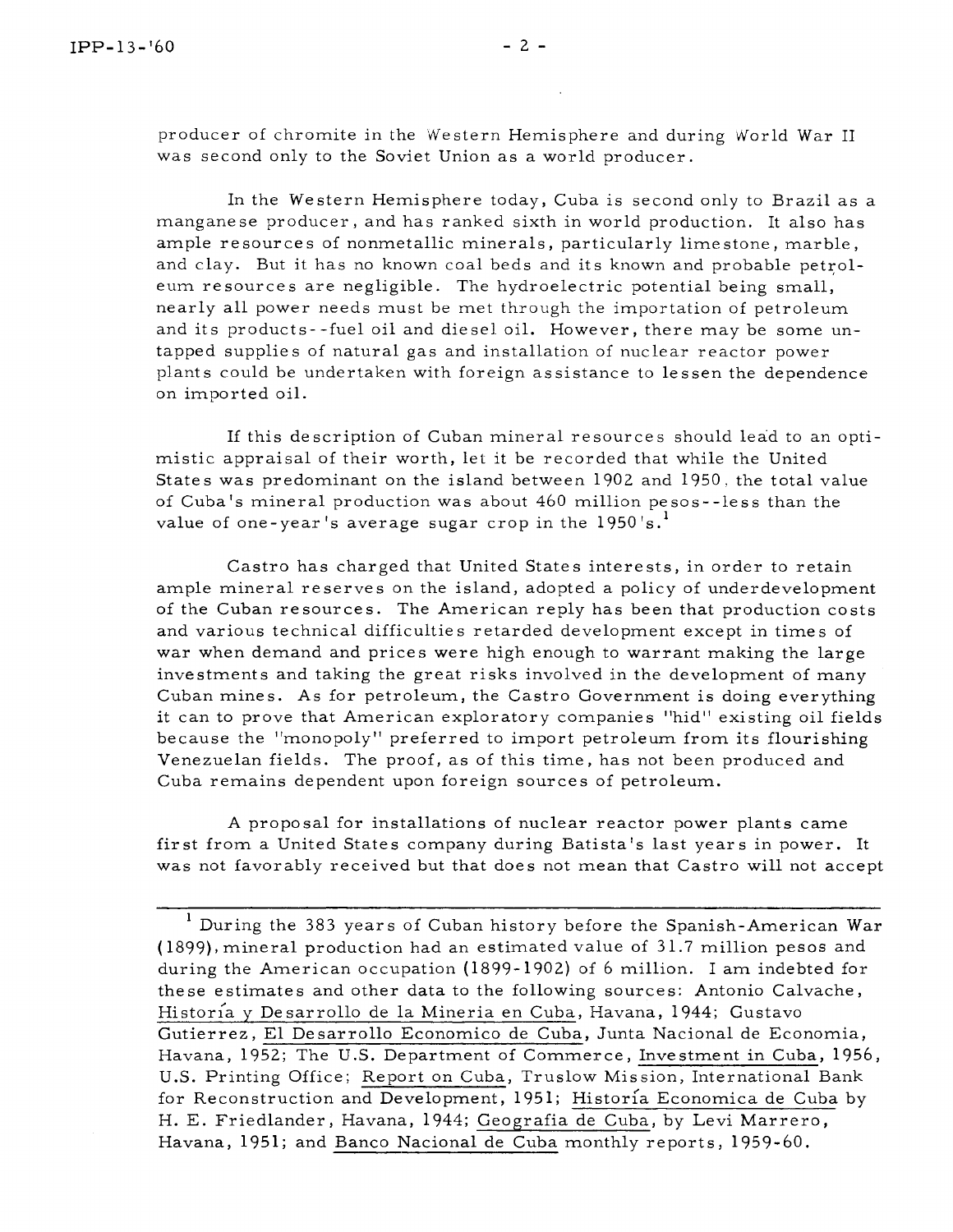such an offer from the Soviet Union. Political rather than economic considerations have determined Cuban power and fuel policies since mid- 1960.

Castro's tactics in the oil controversy and his pressure on the petroleum industry and the mining industry are a piece of the same political cloth. In economic terms, Cuba's national interest requires a maximum production and sale abroad at the highest possible price in hard currencies of its minerals; whatever petroleum is available, of course, is needed at home.

If the product of Cuba's mines were increased and successfully marketed, the country's dependence on the sugar industry would be less acute. **A** thriving and growing mining industry would benefit Cuba because it isn't seasonal as the sugar industry is. One of the unfortunate facts about tourism and coffee production is that their seasons of greatest activity coincide with that of the sugar industry's; more than anything else Cuba needs to find year around employment for more of its workers.

Cuba's estimated reserves of 3,134 million tons of lateritic and other types of iron ores are bringing no employment to the Cuban people, no taxes to the Government, no foreign trade divisas, because no one has been found ready and willing (or able) to cope with the technical problems involved in their exploitation. Since the ore is contaminated by chrome, nickel, cobalt, and alumina, it cannot be smelted economically until a method is developed to remove the contaminants and recover them as by-products. Research on this problem was conducted for many years by the Bethlehem Steel Company after it purchased the Pennsylvania Steel Company, which between 1909 and 1919 conducted full-scale iron mining operations in Oriente Province.

Castro, in the same vein as in his attacks on the petroleum industry, has contended that American "interests" intentionally neglected to develop Cuba's vast iron ore reserve, and to install an integrated steel facility, which would have called for two or three blast furnaces, three to five open hearth furnaces, coke ovens, and fabricating plants. Plans have been drawn up envisaging an annual production of up to 1.5 million tons of pig iron and 500 thousand tons of ingot steel. All the coke or coking coal required would have to be imported.

Castro maintains that Cuba has available large quantities of highgrade iron ore; that the country now imports more than 200 thousand tons of steel products annually; that Cuba's three principal plants producing and shaping steel are inadequate even today and certainly unable to meet future requirements of up to 500 thousand tons a year; and that furthermore Cuba is in a good position to become an exporter of steel. He, therefore, has sought assistance from the Soviet bloc; geological surveys are said to be under way and plant equipment is said to have been ordered from factories in Communist Europe.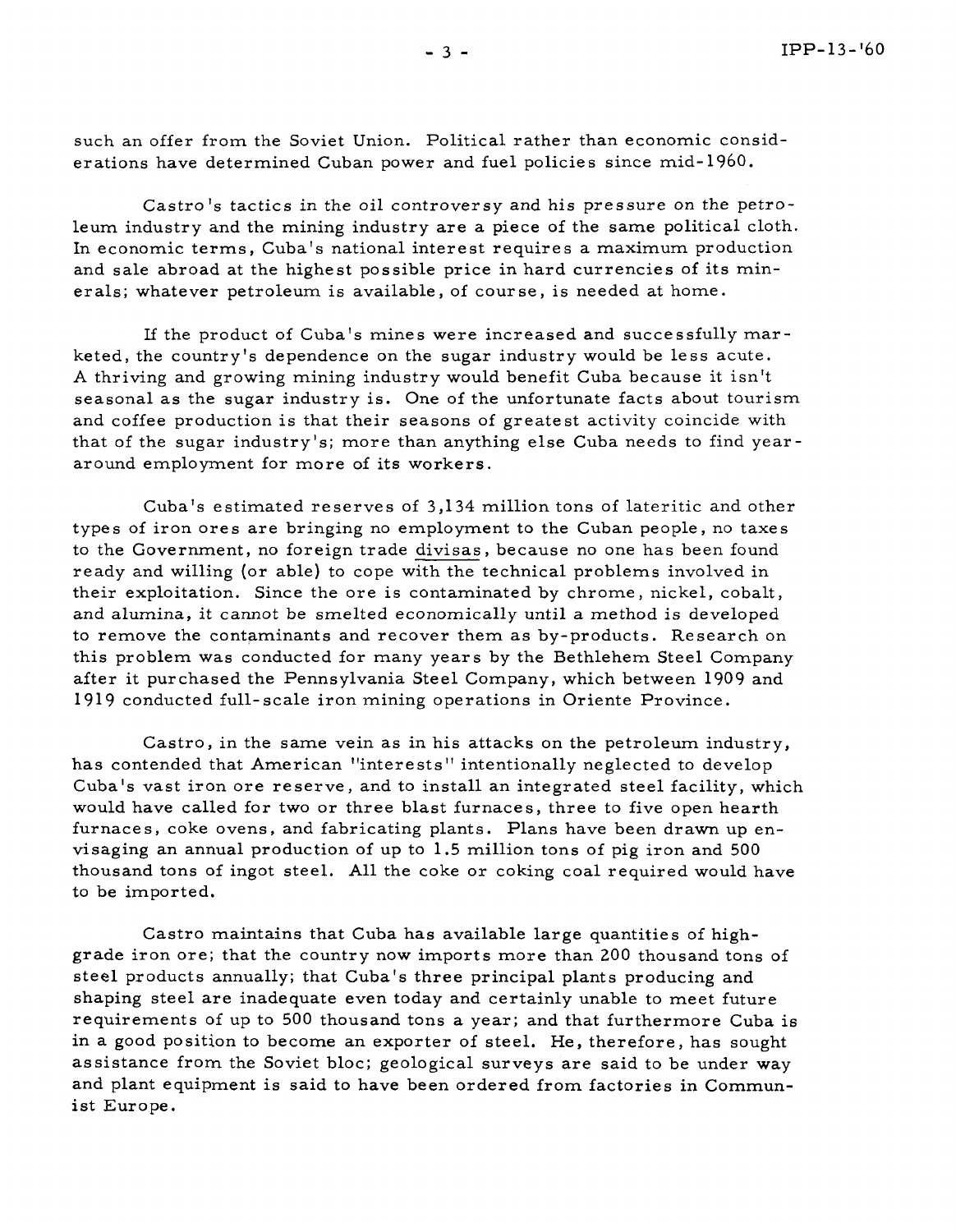It is possible that Communist Europe can supply the personnel to develop such a Cuban industry whether or not it is economically sound. Given the political motivation, the Soviet Union could do for the Cubans what the United States failed to do--create a modern, efficient steel industry suited to Cuba's size and resources and capable of meeting the requirements of an industrialized Cuba and producing a surplus for export to the nearby Caribbean and Central American countries.

But as is the case of the unproven petroleum deposits, the plan for steel is at the moment no more than a propaganda talking point. Not a single new job has been created, no new sources of wealth have been opened, no new revenues added, no new exports shipped.

Castro, meanwhile, has succeeded in closing a major mining enterprise started in 1957 as a "new industry" with preferential tax treatment from the Batista Government. This is the Freeport Sulphur Company's \$75 million mining project near Moa Bay on Cuba's northeast coast. It was seized by the Cuban Government on August 14, 1960, as Dr. Castro 's 34th-birthday present.

The Freeport Sulphur Company, which had operated manganese mines in Cuba 25 years ago, became interested in Cuban iron ores as a source of nickel and cobalt. The company developed an extraction process and a production plan which called for mining and processing of the ore at Moa Bay and final refining at a \$44 million plant built for the purpose at Port Nickel, Louisiana. Freeport put almost \$20 million of its own money into the project and had the help of nine banks, four steel companies , and two automobile manufacturing concerns in the necessary financing. Planned capacity was 50 million pounds of nickel and 4.4 million pounds of cobalt annually. The Moa Bay end of the operation employed up to 2,000 men.

The Moa Bay-Port Nickel operation was short lived. Only a few shiploads of concentrate had reached Louisiana before operations at Moa Bay were suspended last March after the Cuban Government started to collect a 25% export tax on minerals. Another factor that weighed in suspension of operations was the Cuban Government's restrictions on foreign exchange. These would have required the Port Nickel plant to pay for the Moa Bay processed ore in dollars. The Moa Bay plant, however, would receive the equivalent in pesos from the Cuban National Bank. Thus Moa Bay would have earned only peso profits for the parent company. This simply wasn't the deal the American investors had made with the Cuban Government (Batista) in 1957. It was a "new deal" for Cuba and for them--and the American concern would not buy it.

In seizing the Moa Bay plant the Cuban Government deprived the Louisiana plant of a source of processed ore but it did not augment the Communist bloc's supply of refined nickel and cobalt. It is possible that the Soviet Union is able and ready to use the Moa Bay plant's processed ore. For political reasons, though this seems unlikely, the Sino-Soviet bloc may be prepared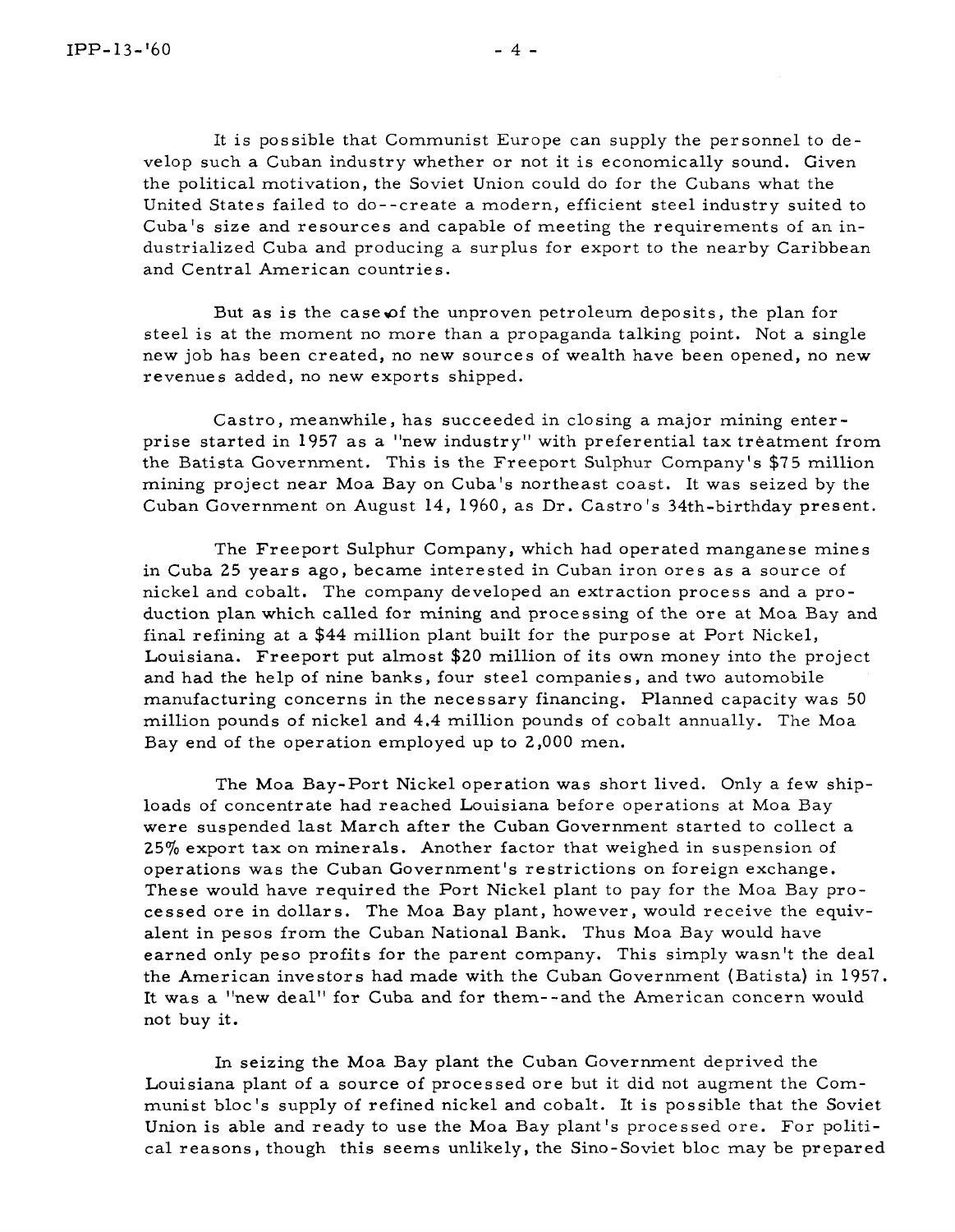to buy the ore even if it cannot economically refine it. But, up to late August 1960 the only visible product of Castro 's policies and action regarding the \$120 million investment in Port Nickel and Moa Bay was nothing--nothing for the investors and nothing for the Cubans. As a result of Castro's intervention, 2,000 Cubans are jobless or doing made-work at low pay on government projects; Cuban ore of value is unused; a vast complex of modern equipment is idle.

Although Cuba has produced in recent years no more than 5% of the world nickel supply, if the Moa Bay-Port Nickel operation had been allowed to proceed on schedule it would, in 1960 and. 1961, have made Cuba an impor tant producer of this vital metal and of cobalt. Both metals have many uses, civilian and military, for the electronics, jet plane, missile , steel, automobile, telephone, and household appliance manufacturers. It is not too unlikely that the Soviet Union would wish to see the United States deprived of added supplies of these metals and that Castro obligingly did just that for Moscow.

Another important source of nickel for the United States has been the Nicaro nickel plant, a property in which the United States Government originally invested an estimated \$85 million when it constructed the plant to assure a supply of the metal during 'World War 11. The ammonia-leach process plant was completed by 1944 and by April 1947, operated for the United States Government by Nicaro Nickel Company, a subsidiary of Freeport Sulphur, it had produced 63 million pounds of nickel in the form of an oxide, a green powder 76.870 nickel. The plant was closed from April 1947 to January 1952 when it was reopened under the operation of the Nickel Processing Corporation, owned by the National Lead Company (60%) and Cubans (40%).

The plant itself and several ore bodies are owned by the Cuban Nickel Company, whose stock is held by the United States Government, the General Services Administration being its custodian. But the ore used in the plant came mainly from mines owned or controlled by the Freeport Sulphur Company under a 20-year contract to supply at least a third of the requirements of the Nicaro plant.

Freeport Sulphur Company, he very possibly meant to deprive Nicaro of its main supplier.<sup>2</sup> The plant has produced from 25 million to 30 million pounds When Castro seized the Moa Bay Mining Company, belonging to the

<sup>2</sup> After this Report was written, the United States Government announced that it would close down the Nicaro plant because the Cuban Government had imposed "confiscatory" export taxes on its product. **A** Department of State spokesman, estimating the present value of the plant at \$110 million said that it had employed or contributed to the employment of 2,800 Cubans and that in its years of operation had contributed \$80 million to the Cuban economy through the wages it paid and the purchases it made. Negotiations for sale of the plant to Cuba broke off when the Cuban Government offered less than \$6 million for the plant.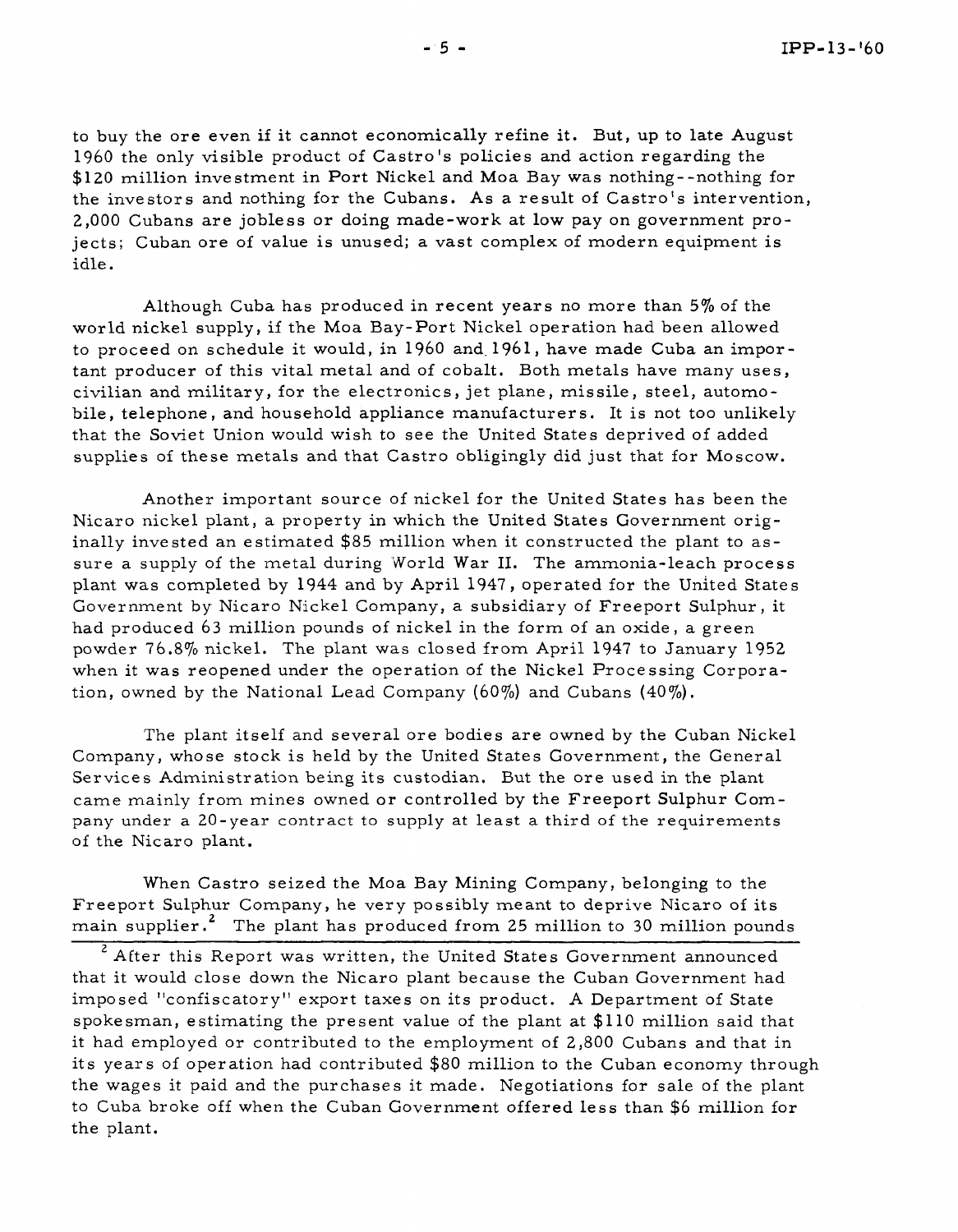of nickel oxide annually and some sinter with a high nickel content.

The political aspects of Castro's move against the nickel industry are similar to those involved in his seizure of the oil refineries. The Castro pact with Communist China calls for Cuban exports of nickel. Just as Cuba's contract for importation of Soviet oil set off a chain of events that culminated in seizure of the refineries, the agreement to ship nickel to China is related to the take-over of the means of its production.

By his moves against the nickel industry, Castro had increased the Government's holdings and has possibly strengthened its economic trading position somewhat. But Cuban resources have not been increased; no more jobs have been made; no more revenue added; no new sources of wealth found for the nation. These are transfers of existing wealth, developed by foreigners, from private owners (or the United States Government) to the Cuban State.

The Texaco, ESSO, and Shell refineries were added to the Cuban economy in 1957. The total investment was about \$70 million. The total capacity was approximately 85 thousand barrels a day. Cuba's requirements were approximately 60 thousand barrels of which 2.5 thousand could be supplied by Cuban-owned refineries. Thus there was an exportable surplus.

The refineries provided the kind of operation small countries seek- an operation in which jobs are made, taxes paid, exports increased. It is one way for a small island without significant petroleum resources of its own to get ahead in the oil business. The oil companies gained and Cuba gained.

The refineries could operate unrestricted by United States quotas on crude imports; they had a growing market for their products in motorized Cuba; they had what they believed was a secure location for their investment. Cuba for its part had a steady new source of wealth, employment, and revenue.

On June 29, 1960, the Texaco refinery in Santiago de Cuba was seized; the Cuban flag was raised over ESSO and Shell plants in Havana on July 1. An acquaintance of mine, Navy Commander Onelio Pino, was placed in charge of ESSO, and Fernando Guerra of Shell. Both represented the Cuban Petroleum Institute (ICP) of the National Institute for Agrarian Reform. (Pino had navigated Castro's yacht in the expedition from Mexico to Cuba to start the insurrection against Batista. He is related by marriage to Alfonso Gutierrez Lopez, a Mexican oil exploration contractor, the head of  $ICP.$ 

**A** few days later I asked Commander Pino what he expected to do with the ESSO plants. "At least we'll keep the men employed," was his reply. For the claim of the Castro Government was sabotage: the oil "monopolists" had plotted to deprive Cuba of fuel by closing down their refineries. Actually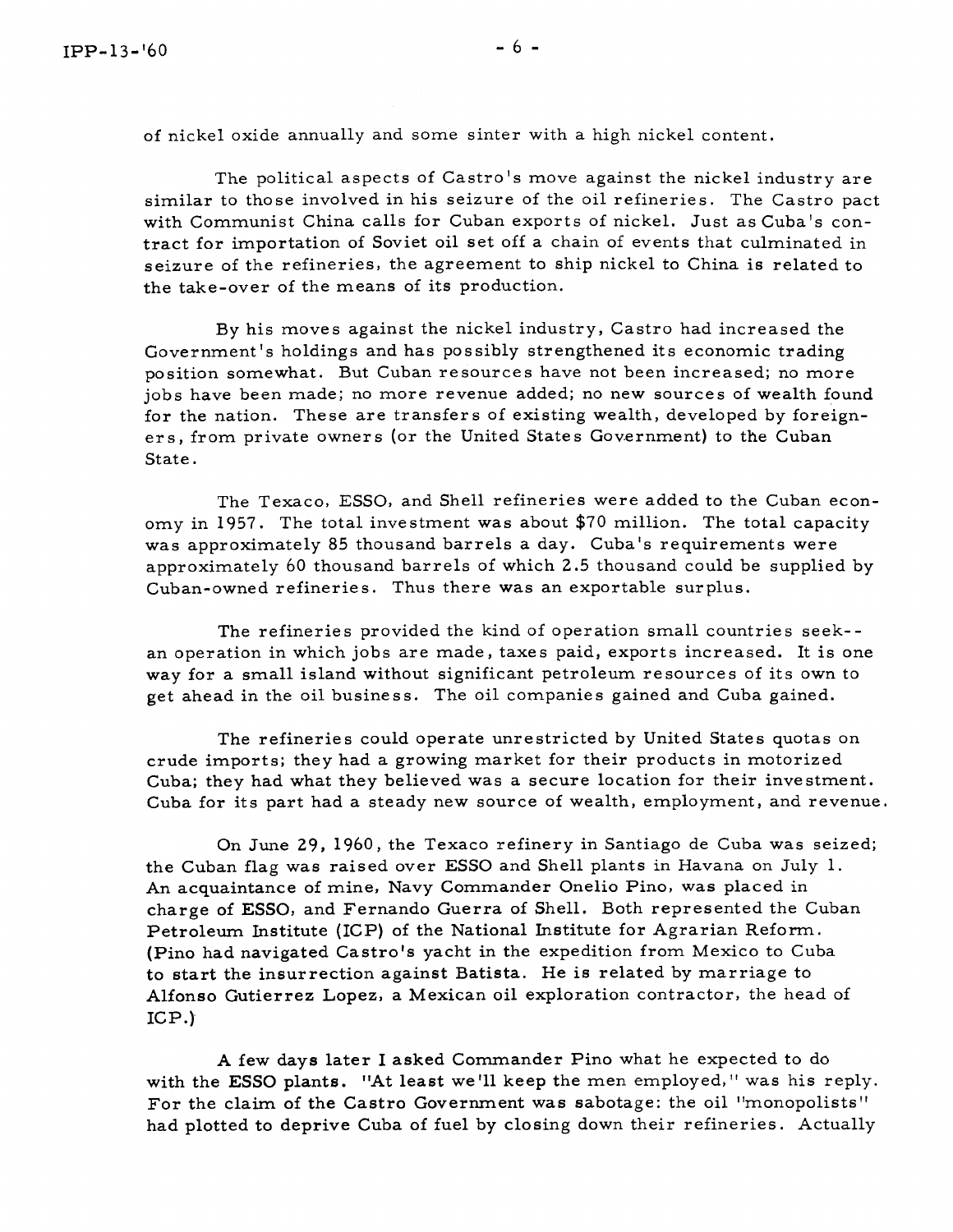it was the incoming Soviet crude petroleum that had touched off the crisis which led to the seizures. First refused the foreign exchange needed to buy incoming shipments of crude oil (primarily from Venezuela), the companies had resisted Cuban demands that they process oil that Cuba had purchased from the Soviet Union.

#### Tobacco

There was a time when tobacco and coffee operations contributed more importantly than now to Cuba's gross national product. Tobacco still is the island's second most important export crop and its third main industry tied to the land (after sugar and ranching), and it certainly is the island's oldest agricultural activity. Columbus brought back from his first voyage a sample of Cuban tobacco; its cultivation began late in the 16th century and tobacco entered the smuggling trade in the 17th.

In the 19th century, after the Spanish monopoly was abolished, there were close to 10 thousand tobacco farms (called vegas) in Cuba producing up to 70 million pounds annually. In the 20th century, production has ranged from 97 million to 35 million pounds, and in recent decades the average has been about 60 million of which 60% is exported for an annual average income of 40 million pesos. The relative importance of tobacco has been declining while the sugar industry has been in the ascendancy.

In contrast to the sugar industry, tobacco operations declined because they did not attract United States capital and management. Tobacco, with few exceptions, continued to be a purely Cuban business. The principal exception was an American-owned and American-managed company in the Vuelta region of Pinar del Rio, where Cuba's finest tobacco is grown, mainly for the worldfamous Havana cigar s. A modern operation, it paid such large returns to workers and share-croppers that the National Institute for Agrarian Reform could find no immediate excuse to organize it into a co-operative.

Some \$2.6 million of United States money went into this enterprise to make it efficient and profitable for the Cuban growers. In the main, tobacco was a less attractive investment for Americans than sugar both because its profits were likely to be smaller and because its traditional methods of operation were inefficient. Skilled labor worked too hard for too little because handwork was the rule. The workers themselves resisted the introduction of machinery which would have eased the workload.

A result was higher and higher prices for the Cuban cigar abroad and fewer and fewer buyers. The growing market of middle-class and lower middle -class smokers in Cuba and outside of Cuba was ignored until about ten years ago, when Cuban manufacturers imported American machinery to produce cheaper, milder, blonder, cigarettes to compete with the United States brands which had won the Cuban market.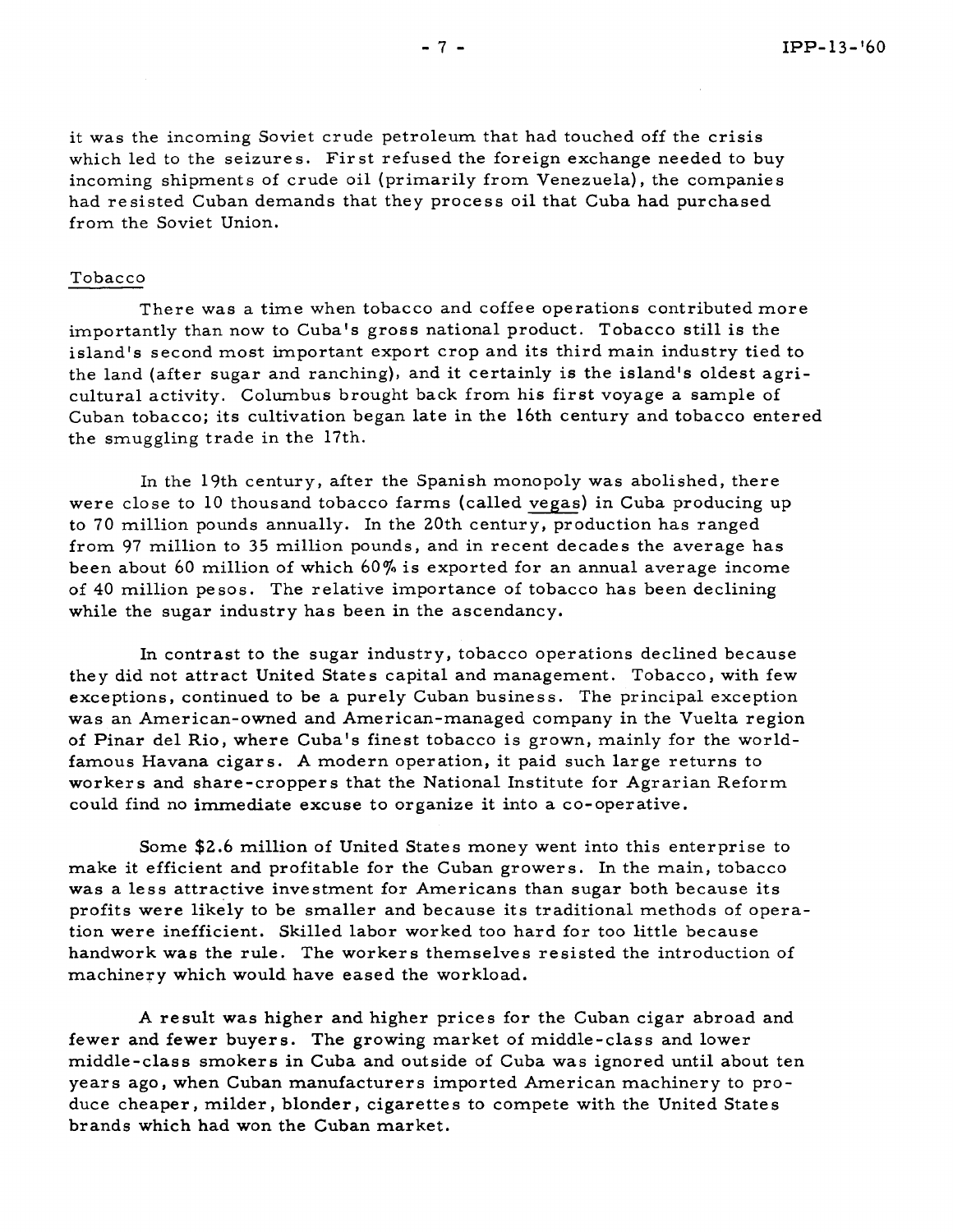Cuban exports of leaf tobacco have been rising, though currency restrictions and red tape of the Castro regime are discouraging buyers in Tampa, Florida, and in other places. The market for Cuban cigars, however, has been diminishing steadily. During the fir st years of the 20th century, 200 million Havana cigars were sold annually to foreign buyers; in the year just before Castro, the sale was between 35 million and 45 million a year. There has been a sharp drop since the Castro take-over. (Castro has predicted a rise in production for trade with Eastern Europe.)

With the growing population in Cuba and the rising standard of living, domestic consumption of cigars and cigarettes increased enough to more than make up for the decline in export sales so that there was an increase in production during the past decade. But the drop in exports was a blow to the national economy. Before World War I, tobacco exports brought in an average of 145 million pesos annually, accounting for 25% to 31% of total Cuban exports; in recent years the value of tobacco exports was only 30 million to 42 million pesos annually--5% to 6% of total exports.

About 7 thousand farms were planted to tobacco when Castro took over. They utilized 154 thousand acres of land in small plots requiring intensive cultivation by sharecroppers. Not many owners of land devoted to tobacco were latifundistas under the definitions set forth in Castro's Agrarian Reform Law. But few were permitted to keep their land. The provisions of the law were ignored as sharecroppers organized INRA co-operatives and seized the land. Usually they ejected the owner, but if he had been popular and revolutionary enough he might be enrolled as a member of the co-operative. Many of the tobacco co-operatives I visited in Cuba operated on an acreage well under the maximum set by law for private holdings.

Each co-operative, with INRA financing and direction, furnished fer tilizer and tools (if they were not already available on the farm). An administrator handled the drying, sorting, wrapping, and marketing of the crop. INRA officials claimed that the co-operatives were highly successful and would in 1960 grow and export more tobacco than had been possible under the old system. Castro later added that the exports would go to the Communist countries in exchange for machinery.

### Coffee

Cuban coffee once was famous for its quality and it still deserves to be. But now if you want Cuban coffee you had better go to Cuba for it. There are two reasons why little Cuban coffee is exported. First, there has been a marked rise in the Cuban population and in per -capita coffee consumption. Second, like tobacco, the coffee industry failed to attract foreign investment because it was a stagnant business beset by outdated operations and labor policies.

In 1827 the capital invested in the coffee business was equal to that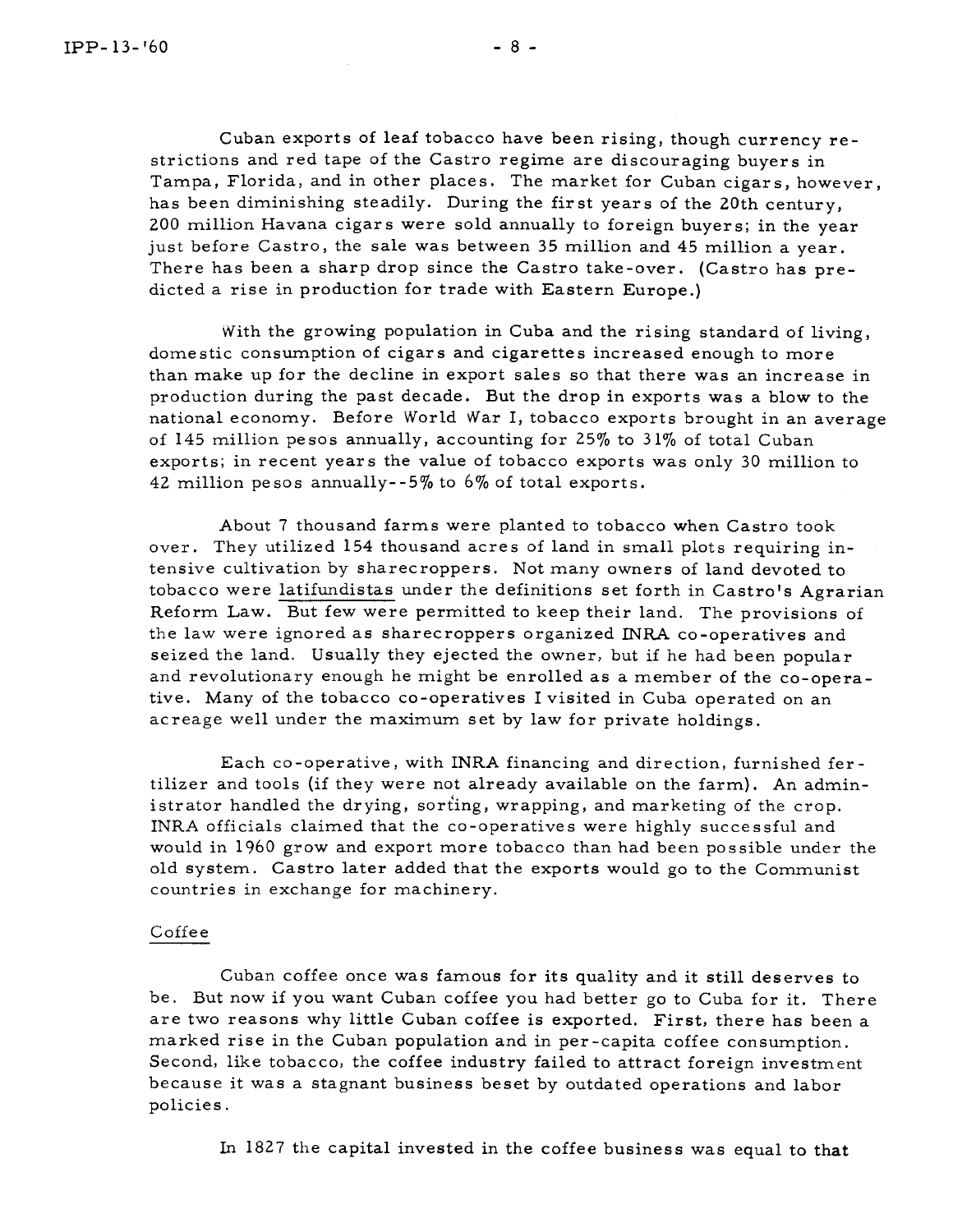invested in the sugar industry. In 1833, the United States took nearly all of the 64 million pounds of Cuban coffee exported. The Cuban coffee industry declined because of competition from Brazil, Venezuela, Costa Rica, Guatemala, San Salvador, and because sugar production absorbed Cuban energies. Competition was the decisive factor. The Truslow Mission reported in  $1951:^{3}$ 

"Coffee culture in Cuba can only be described as backward. There is little or no terracing of the slopes to prevent erosion, slight attention to plant selection, very little fertilization, and fairly primitive preparation of the harvest for market  $\dots$ . Drying floors are varied . . . many are simply dirt. Coffee dried on a dirt floor is always rated as of the lowest quality and brings the lowest prices. Only a small amount of washed coffee is produced . . . usually the unhulled coffee is taken to a central station for processing.

"Transportation of the crop is a major problem, since there are few roads into the mountains where the coffee is grown. Usually the coffee has to be packed by burros to some central point. The Mission found that it cost as much as \$4.00 per quintal to get the coffee into Guantánamo from some of the more distant farms."

Production fell off until it was not equal to the domestic demand. In the 1926-30 period Cuba imported more than 16 million pounds of coffee annually. Then production increased so that there were coffee exports of 13 million pounds annually from 1936-40. An Institute of Coffee Stabilization was created, at the growers' request, in 1934, to stabilize prices through a combination of import and export quotas, subsidies, and plain price-fixing. As a result many coffee trees were destroyed; later replanting took place. Production continued to rise: the 1949-50 crop was the largest in Cuban history.

The planting and picking is done largely by sharecroppers and migrant labor, both badly paid. The landowners begin to collect most of their revenue after the trees have produced for three or four years. But few become very wealthy and few can be called latifundistas. It remains to be seen whether Cuba under Castro can return Cuba's coffee to the status of an important export commodity. The possibility seems slight, considering the state of the world coffee market.

# The Balance Sheet

In welcoming the economic embrace of the Soviet bloc, Castro has wiped out the Cuban holdings of individual and corporate United States investors with stakes in the development of Cuban resources. The effect on the

Report on Cuba, Truslow Mission, International **Bank** for Reconstruction and Development, 1951.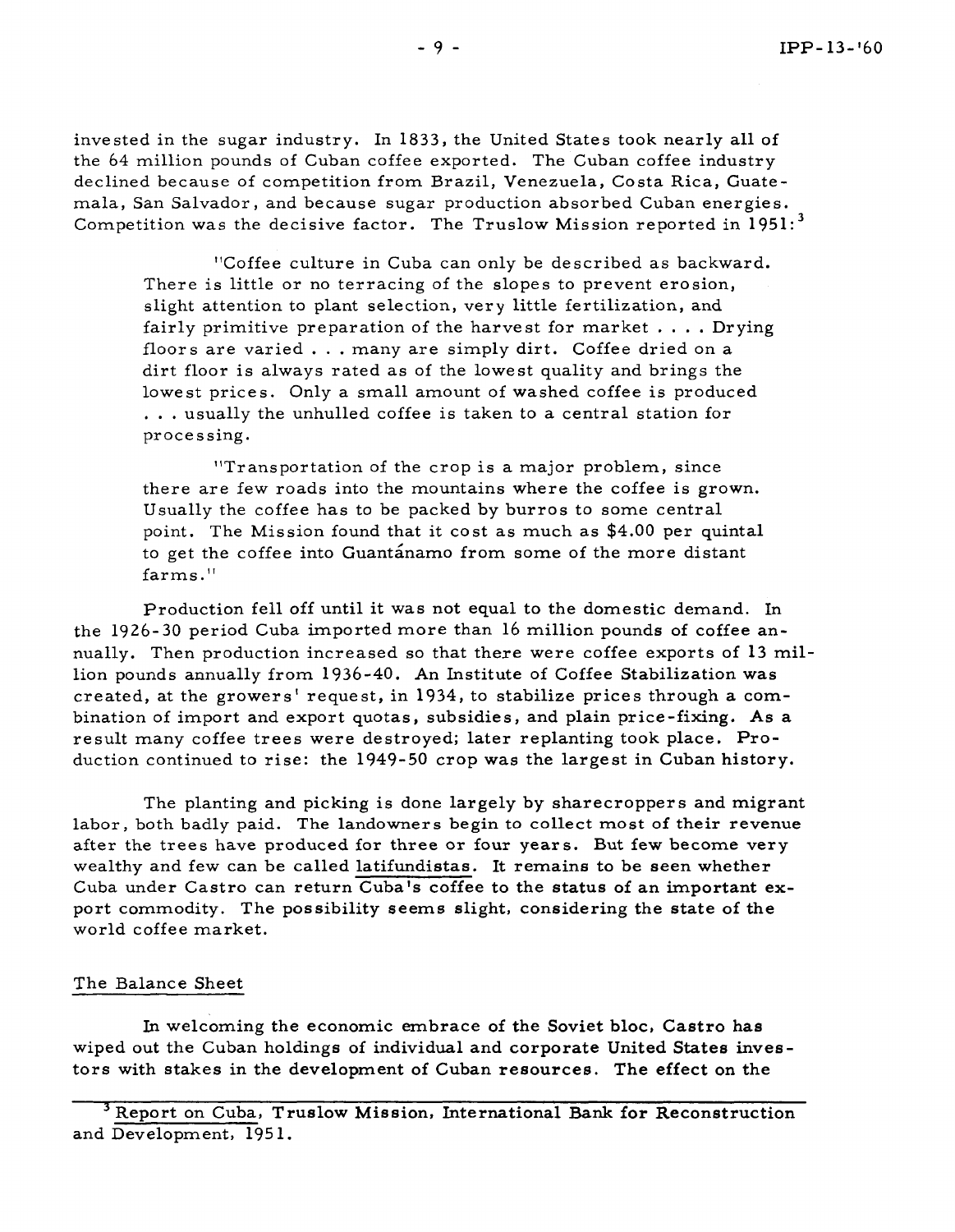United States economy as a whole, however, has been negligible. In contrast, his step-by-step destruction of every economic tie with the United States may have implications of disaster for the Cuban economy.

This report has briefly discussed some of the national assets Castro might logically have moved to develop to reduce his country's unbalanced dependence on the sugar industry. In respect to these, as in respect to the sugar industry, there is so far no evidence that Castro has constructive plans to assure Cuba's economic well-being. He has seized assets but he has not created jobs nor has he increased production or improved Cuba's position in the markets of the world.

Conceivably the Soviet Union will help Cuba develop its own steel industry and possibly the Communist bloc will be able to use Cuba's nickel. On paper the Cuban Government may be richer by the amount of property--foreign and Cuban- -that it has intervened, expropriated, and nationalized. But for Cuba the steps taken so far have been of no economic advantage, whatever their political advantage to Castro in demonstrating a Left-oriented national ism that defines United States investment as exploitation.

The political-economic policies of Castro have lost to his country a needed United States market for sugar, an outlet for iron ore, a once flourishing tourist trade, and a major source of capital investment.

It may be gratifying to Castro that profit remittances (averaging **\$65.3** million yearly in the **1946-54** period) no longer will leave the country. But profits are not automatic and there is no guarantee that once-profitable enterprises will continue to earn their way under Cuban Government control. Meanwhile, Castro has effectively shut off the flow of United States capital investment in Cuba. An indication of the level of that investment is contained in the following table.

| Table 1.—United States Direct Investments in Cuba,<br><b>Selected Years</b><br>[In millions of dollars] |          |          |          |          |           |           |
|---------------------------------------------------------------------------------------------------------|----------|----------|----------|----------|-----------|-----------|
| Investment                                                                                              | 1929     | 1936     | 1946     | 1950     | 1953      | 1954      |
| Agriculture.                                                                                            | 575      | 265      | 227      | 263      | 265<br>24 | 272<br>27 |
| Petroleum 1 _ _ _ _ _<br>Manufacturing.                                                                 | 9<br>45  | 6<br>27  | 15<br>40 | 20<br>54 | 58        | 55        |
| Public utilities.                                                                                       | 215      | 315      | 251      | 271      | 297       | 303       |
| Trade.<br>Other industries <sup>2</sup>                                                                 | 15<br>60 | 15<br>38 | 12<br>8  | 21<br>13 | 24<br>18  | 35<br>21  |
| Total                                                                                                   | 919      | 666      | 553      | 642      | 686       | 713       |

Table\_1.—United States Direct Investments in Cuba,<br>Selected Years **[In millions of dollars]** 

**Includes inveatmenb in a reberg and in qketing facilities: Doea not include U. 8. Government bt lnveatments ur mming- [ycwol** 

80wca: **U. 8. Depsrtment of Commerce, Office of Buoineu Eoonomios**